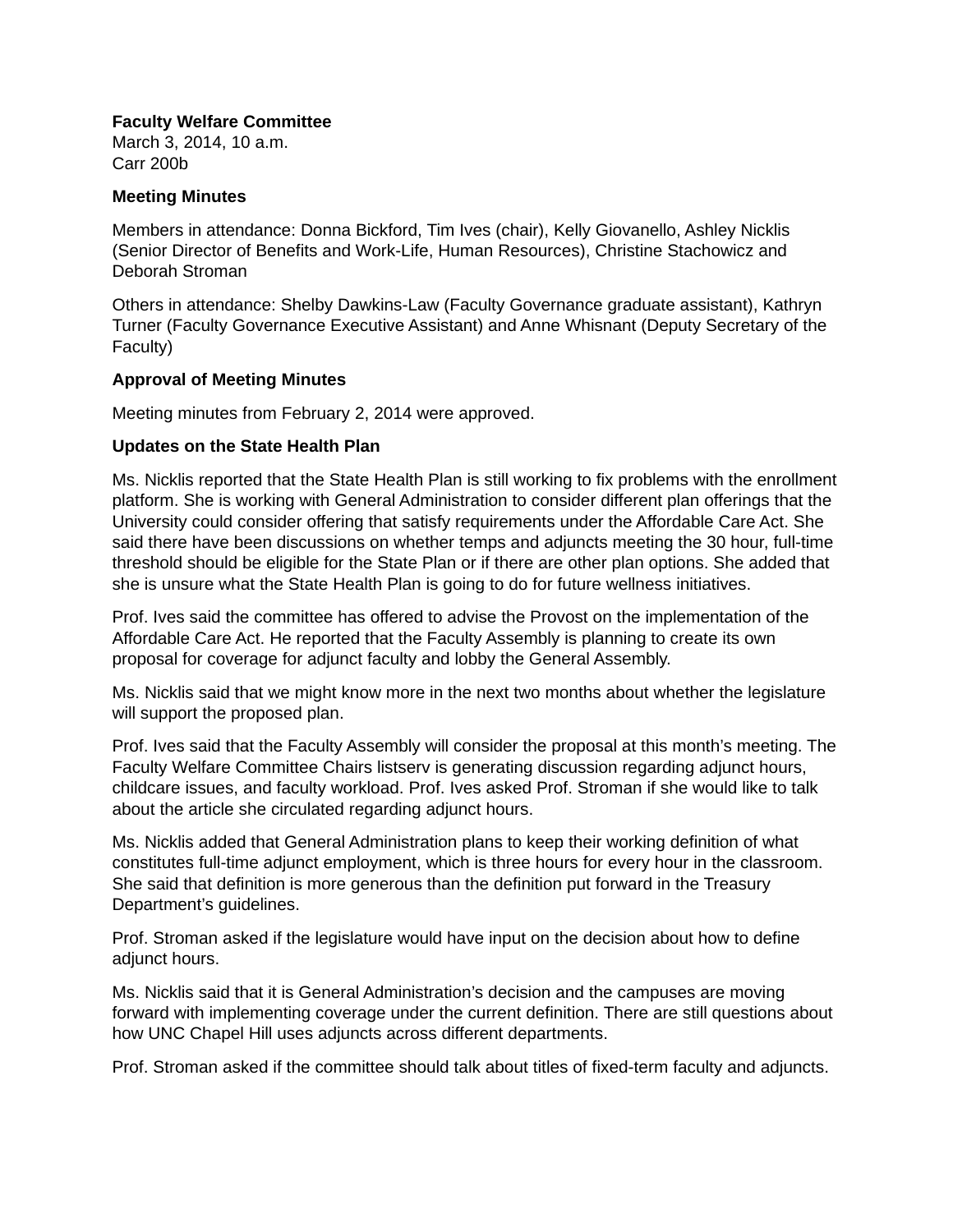Dr. Bickford said that she sent questions to the Office of Academic Personnel regarding the number of adjuncts on campus and how they are recruited. She circulated the responses from the Director of Academic Personnel Gwen Burston to the committee. (See Appendix A.)

Dr. Whisnant suggested holding a joint meeting with the fixed-term faculty committee regarding the adjunct title issue. She said they are putting together a proposal for another title for the lecturer series that would incorporate "teaching professor" into the titles for the third tier fixedterm faculty on the lecturer track.

Prof. Giovanello said she thought titles for adjuncts aren't used consistently across schools and departments.

Prof. Stroman said there are "adjunct assistant professors" and there are "clinical assistant professors" who are fixed-term.

Prof. Giovanello said that in her department those titles are used to distinguish a faculty member's primary duties: research, teaching and clinical.

Dr. Whisnant said that those titles are used differently in other areas of the university.

Prof. Ives said that there are other issues with adjuncts that may become apparent once the new state budget is determined. He said that adjuncts may be the first to be eliminated and if that is the case, faculty will have to absorb the workload. He suggested that the committee draft a letter to Provost Dean.

Ms. Stachowicz asked what the goal of the letter would be.

Prof. Ives replied that the committee would seek clarity about the definition of adjuncts and their roles across units and schools.

Prof. Stroman asked if the committee should also support the Committee on Fixed-term Faculty's efforts.

Ms. Nicklis said that any letter from the committee should consider broader issues with regard to adjuncts beyond healthcare cover under the Affordable Care Act. She added that the way departments classify adjuncts has been a long-standing issue.

Prof. Ives asked Dr. Whisnant if she could send the committee the most basic definitions.

Dr. Bickford asked if schools have their own written guidelines.

Dr. Whisnant said she wasn't sure but she could reference the Chair's manual in the College to see how the College defines adjuncts.

Prof. Ives said once we get the broad definitions, it may be easier to understand how individual departments and schools apply the definition.

Prof. Giovanello asked what it means to be a "part-time" adjunct faculty member when the idea of "adjunct" implies part-time work.

Ms. Nicklis replied that the initial idea behind creating the category "adjunct" is that adjuncts should not be full-time. She added that, like many other large universities, UNC Chapel Hill has grown to have full-time adjuncts.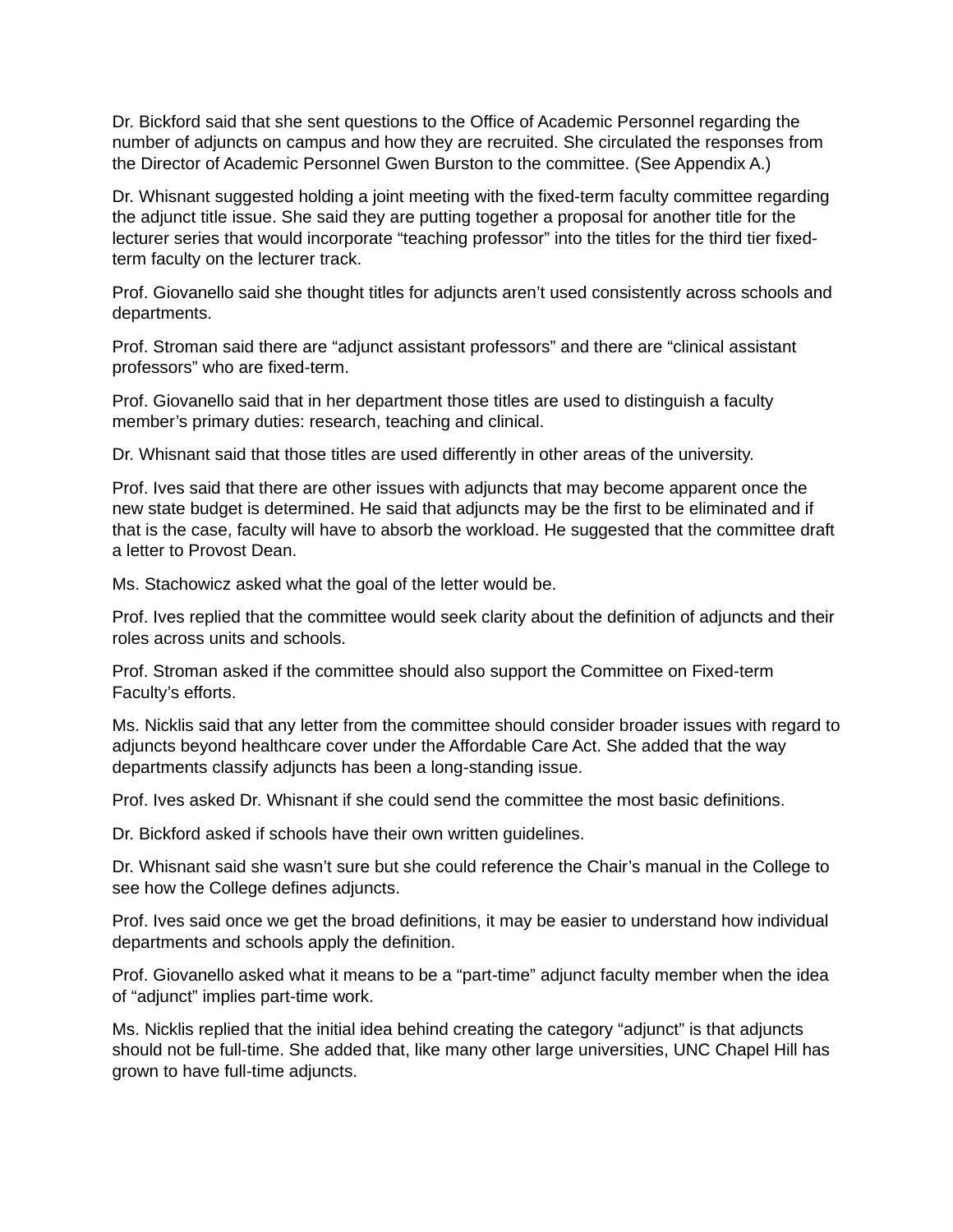Dr. Bickford said that ["Faculty Ranks, Appointment Tracking, and Working Title Guidelines"](http://academicpersonnel.unc.edu/faculty-policies-procedures-guidelines/faculty-appointments/) on the Office of Academic Personnel website clarifies a broad definition for each category. It also states there is a promotional path, but guidelines for the promotion of adjuncts aren't available.

Prof. Ives said that determining hours for adjuncts who have primary appointments in different departments can be tricky, especially when research is funded through the department where one is classified as an adjunct.

Ms. Nicklis said that in some places adjuncts are clinical or research, but are not teaching. Adjuncts in health affairs, the College and the professional schools perform different duties.

Prof. Ives said he will draft a letter to circulate to the committee.

Prof. Giovanello said that we should carbon copy the Committee on Fixed-Term Faculty chair.

Ms. Stachowicz suggested we contact the chair, Prof. Adam Persky, before drafting the letter.

Dr. Bickford suggested the letter come from both committees.

# **Annual Report to the Faculty Council draft**

Prof. Ives circulated a draft of the annual report to the Faculty Council. Ms. Nicklis suggested changing "health survey" to "health assessment." Ms. Stachowicz suggested rephrasing "additional charges." Prof. Stroman suggested adding the discussion about fixed-term and adjunct titles.

Prof. Ives asked how to discuss the Faculty Handbook project. Prof. Giovanello said she thought it would be important to emphasize that the faculty handbook is being completely rewritten.

### **Recommendations for Faculty Welfare Members**

Prof. Ives explained that John Clarke has resigned, and the committee can recommend a replacement at the next nominating committee meeting. He asked the committee members for suggestions. They created a list of names from the Faculty Interest Survey of people to contact about their interest in serving.

### **Update on Faculty Handbook**

Ms. Dawkins-Law updated the committee on the status of the Faculty Handbook.

Prof. Giovanello asked about what might be missing from the Handbook.

Prof. Stroman asked if we should include some information about service and engagement and the Carolina Center for Public Service. Ms. Turner said there might also be more information about service in the new tenure and promotions policy and the Academic Plan.

Prof. Ives asked whether engaged scholarship has caught on at Carolina.

Dr. Bickford said there is a difference between engaged scholarship and engagement.

Prof. Giovanello said that UNC holds a science exposition every year and asked if we should include it in the handbook.

Dr. Whisnant said that might be too program-specific, which could lead to requests to include other programmatic events.